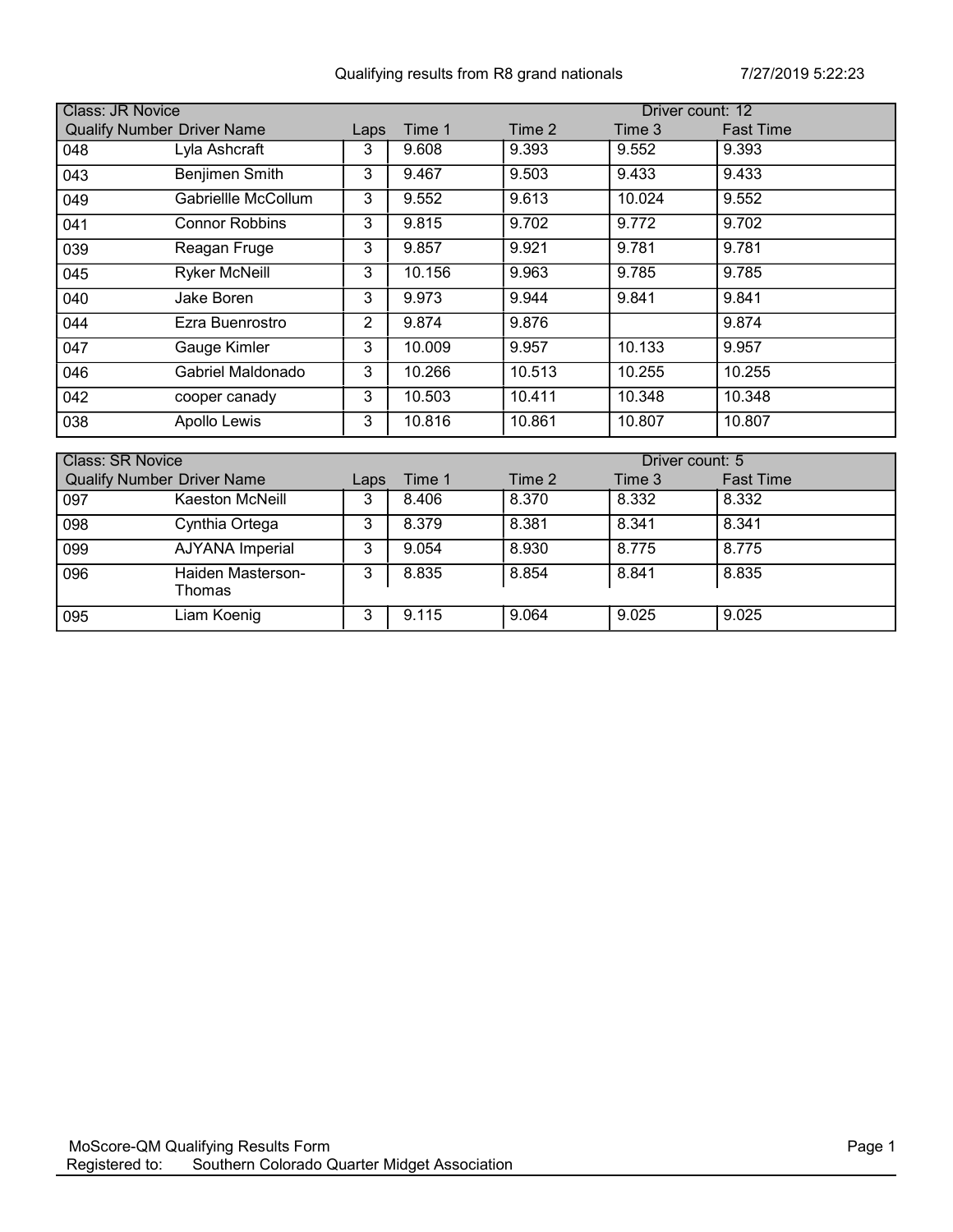|      | Class: JR Animal<br>Driver count: 23 |                |        |        |        |                  |  |  |  |
|------|--------------------------------------|----------------|--------|--------|--------|------------------|--|--|--|
|      | <b>Qualify Number Driver Name</b>    | Laps           | Time 1 | Time 2 | Time 3 | <b>Fast Time</b> |  |  |  |
| A292 | <b>Ricky Holbrook</b>                | 3              | 7.457  | 7.369  | 7.340  | 7.340            |  |  |  |
| A296 | Emory Johnson                        | 3              | 7.447  | 7.393  | 7.348  | 7.348            |  |  |  |
| A291 | <b>Bristol Spicola</b>               | 3              | 7.388  | 7.354  | 7.390  | 7.354            |  |  |  |
| A298 | Keegan Gasseling                     | 3              | 7.486  | 7.504  | 7.360  | 7.360            |  |  |  |
| A297 | Greyson Rice                         | 3              | 7.387  | 7.475  | 7.378  | 7.378            |  |  |  |
| A290 | <b>Skyler Keeney</b>                 | 3              | 7.407  | 7.438  | 7.394  | 7.394            |  |  |  |
| A293 | jacob ryan                           | 3              | 7.513  | 7.513  | 7.427  | 7.427            |  |  |  |
| A295 | Ryker McConahay                      | $\overline{3}$ | 7.515  | 7.439  | 7.486  | 7.439            |  |  |  |
| A299 | <b>Blake Pittman</b>                 | 3              | 7.652  | 7.550  | 7.482  | 7.482            |  |  |  |
| A284 | <b>Tyler Quintrall</b>               | 3              | 7.670  | 7.575  | 7.581  | 7.575            |  |  |  |
| A283 | Jace Hale                            | 3              | 7.636  | 7.589  | 7.630  | 7.589            |  |  |  |
| A282 | <b>Colton Hale</b>                   | 3              | 7.780  | 7.708  | 7.645  | 7.645            |  |  |  |
| A288 | colton knapp                         | 3              | 7.666  | 7.662  | 7.657  | 7.657            |  |  |  |
| A287 | J.T. Daniel                          | 3              | 7.677  | 7.701  | 7.720  | 7.677            |  |  |  |
| A285 | Joseph Elf                           | 3              | 7.801  | 7.752  | 7.681  | 7.681            |  |  |  |
| A281 | Logan Lockman                        | 3              | 7.828  | 7.700  | 7.716  | 7.700            |  |  |  |
| A294 | Giuliana McCollum                    | 3              | 7.719  | 7.723  | 7.714  | 7.714            |  |  |  |
| A279 | levi Osborne                         | 3              | 7.889  | 7.813  | 7.770  | 7.770            |  |  |  |
| A280 | Jaxen Holliday                       | 3              | 7.842  | 7.799  | 7.846  | 7.799            |  |  |  |
| A289 | <b>Cruz Triz</b>                     | 3              | 8.002  | 7.952  | 8.091  | 7.952            |  |  |  |
| A278 | bentley Buenrostro                   | 3              | 8.090  | 8.050  | 8.048  | 8.048            |  |  |  |
| A277 | cam carraway                         | 3              | 8.366  | 8.330  | 8.249  | 8.249            |  |  |  |
| A275 | Christopher Maldonado                | 3              | 9.182  | 9.023  | 8.995  | 8.995            |  |  |  |
|      |                                      |                |        |        |        |                  |  |  |  |

| <b>Class: SR Animal</b><br>Driver count: 15 |                                   |      |        |        |        |                  |  |
|---------------------------------------------|-----------------------------------|------|--------|--------|--------|------------------|--|
|                                             | <b>Qualify Number Driver Name</b> | Laps | Time 1 | Time 2 | Time 3 | <b>Fast Time</b> |  |
| A498                                        | Cole Esgar                        | 3    | 6.728  | 6.739  | 6.722  | 6.722            |  |
| A497                                        | Kaylee Boston                     | 3    | 6.772  | 6.782  | 6.745  | 6.745            |  |
| A489                                        | Corbin Rueschenberg               | 3    | 6.761  | 6.903  | 6.750  | 6.750            |  |
| A499                                        | Landon Gasseling                  | 3    | 6.856  | 6.816  | 6.761  | 6.761            |  |
| A492                                        | Dillyn Kellogg                    | 3    | 6.834  | 6.785  | 6.830  | 6.785            |  |
| A495                                        | Enzo Spicola                      | 3    | 6.840  | 6.806  | 6.796  | 6.796            |  |
| A496                                        | Caleb Johnson                     | 3    | 6.870  | 6.822  | 6.812  | 6.812            |  |
| A491                                        | Ethan Larsen                      | 3    | 6.894  | 6.839  | 6.812  | 6.812            |  |
| A487                                        | Gery Lockman jr.                  | 3    | 6.937  | 6.870  | 6.947  | 6.870            |  |
| A485                                        | David Greene                      | 3    | 7.008  | 6.993  | 6.965  | 6.965            |  |
| A486                                        | <b>Huston Wells</b>               | 3    | 6.993  | 6.999  | 6.973  | 6.973            |  |
| A484                                        | Ethan Lashley                     | 3    | 7.090  | 7.029  | 7.027  | 7.027            |  |
| A483                                        | Trystan Potter                    | 3    | 7.099  | 7.124  | 7.145  | 7.099            |  |
| A481                                        | Micah Becker                      | 3    | 7.373  | 7.257  | 7.219  | 7.219            |  |
| A488                                        | wyatt morrison                    |      |        |        |        | No Show          |  |

MoScore-QM Qualifying Results Form Page 2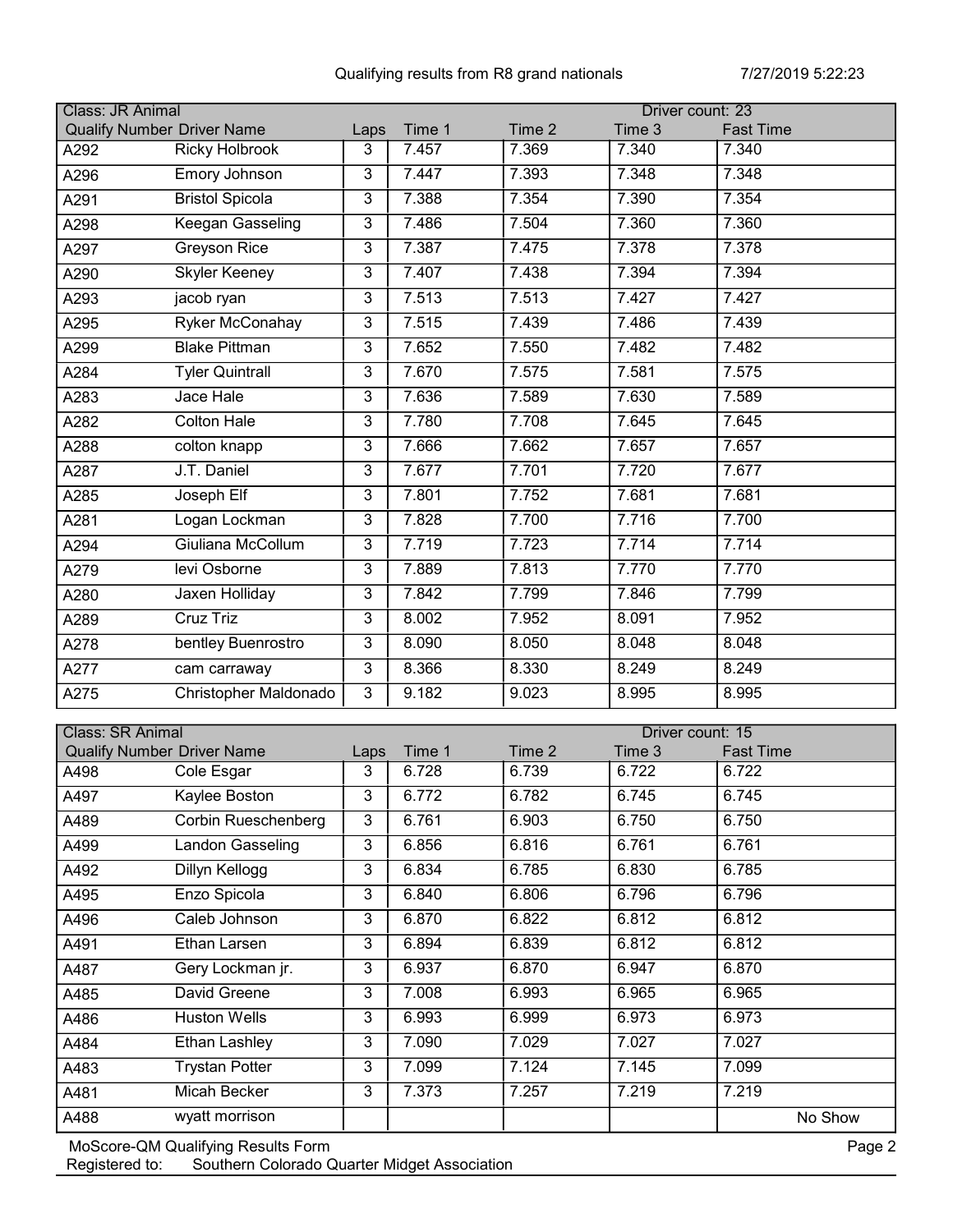| <b>Class: HVY Animal</b><br>Driver count: 9 |                                   |      |        |        |        |                  |  |
|---------------------------------------------|-----------------------------------|------|--------|--------|--------|------------------|--|
|                                             | <b>Qualify Number Driver Name</b> | Laps | Time 1 | Time 2 | Time 3 | <b>Fast Time</b> |  |
| A598                                        | Chase Spicola                     | 3    | 6.674  | 6.618  | 6.558  | 6.558            |  |
| A588                                        | Cam Fiser                         | 3    | 6.632  | 6.593  | 6.576  | 6.576            |  |
| A593                                        | Tyler Wiggans                     | 3    | 6.774  | 6.627  | 6.699  | 6.627            |  |
| A594                                        | <b>Blake Kinkennon</b>            | 3    | 6.821  | 6.822  | 6.735  | 6.735            |  |
| A589                                        | marcus leonetti                   | 3    | 6.892  | 6.885  | 6.846  | 6.846            |  |
| A597                                        | Tessa Marine                      | 3    | 7.206  | 6.948  | 6.860  | 6.860            |  |
| A592                                        | <b>Barrett Polhemus</b>           | 3    | 7.094  | 7.337  | 7.480  | 7.094            |  |
| A596                                        | <b>Matt Roberts</b>               |      | 7.222  |        |        | 7.222            |  |
| A590                                        | Xavier Wicker                     | 3    | 7.706  | 7.490  | 7.330  | 7.330            |  |

| Class: JR Honda<br>Driver count: 29 |                                   |                |        |        |                    |                  |  |
|-------------------------------------|-----------------------------------|----------------|--------|--------|--------------------|------------------|--|
|                                     | <b>Qualify Number Driver Name</b> | Laps           | Time 1 | Time 2 | Time 3             | <b>Fast Time</b> |  |
| H <sub>281</sub>                    | Jace Hale                         | 3              | 7.738  | 7.665  | 7.638              | 7.638            |  |
| H290                                | <b>Skyler Keeney</b>              | 3              | 7.696  | 7.666  | 7.640              | 7.640            |  |
| H <sub>274</sub>                    | bentley Buenrostro                | 3              | 7.714  | 7.677  | 7.654              | 7.654            |  |
| H <sub>279</sub>                    | Logan Lockman                     | 3              | 7.703  | 7.751  | 7.659              | 7.659            |  |
| H <sub>291</sub>                    | <b>Bristol Spicola</b>            | 3              | 7.714  | 7.688  | 7.660              | 7.660            |  |
| H <sub>292</sub>                    | <b>Ricky Holbrook</b>             | 3              | 7.737  | 7.709  | 7.678              | 7.678            |  |
| H293                                | jacob ryan                        | 3              | 7.796  | 7.718  | 7.678              | 7.678            |  |
| H280                                | <b>Colton Hale</b>                | $\overline{3}$ | 7.817  | 7.782  | 7.684              | 7.684            |  |
| H296                                | Emory Johnson                     | 3              | 7.756  | 7.698  | 7.689              | 7.689            |  |
| H276                                | Jaxen Holliday                    | 3              | 7.702  | 7.750  | 7.689              | 7.689            |  |
| H273                                | cam carraway                      | 3              | 7.783  | 7.740  | 7.700              | 7.700            |  |
| H298                                | <b>Keegan Gasseling</b>           | $\overline{3}$ | 7.751  | 7.707  | 7.739              | 7.707            |  |
| H286                                | J.T. Daniel                       | 3              | 7.730  | 7.712  | 7.734              | 7.712            |  |
| H <sub>299</sub>                    | <b>Blake Pittman</b>              | 3              | 7.867  | 7.798  | 7.724              | 7.724            |  |
| H <sub>297</sub>                    | <b>Greyson Rice</b>               | 3              | 7.785  | 7.786  | 7.742              | 7.742            |  |
| H <sub>294</sub>                    | Giuliana McCollum                 | 3              | 7.821  | 7.781  | 7.781              | 7.781            |  |
| H <sub>275</sub>                    | levi Osborne                      | 3              | 7.945  | 7.858  | 7.798              | 7.798            |  |
| H289                                | Landon Kinkennon                  | 3              | 7.825  | 7.810  | 7.817              | 7.810            |  |
| H295                                | Ryker McConahay                   | 3              | 7.860  | 7.839  | 7.813              | 7.813            |  |
| H282                                | <b>Tyler Quintrall</b>            | 3              | 7.874  | 7.850  | 7.857              | 7.850            |  |
| H <sub>271</sub>                    | Christopher Maldonado             | 3              | 7.987  | 7.956  | $7.\overline{856}$ | 7.856            |  |
| H <sub>283</sub>                    | Joseph Elf                        | 3              | 7.916  | 7.962  | 7.903              | 7.903            |  |
| H287                                | colton knapp                      | 3              | 7.926  | 7.916  | 7.905              | 7.905            |  |
| H288                                | <b>Cruz Triz</b>                  | 3              | 7.930  | 7.911  | 8.228              | 7.911            |  |
| H272                                | mavrick page                      | 3              | 7.948  | 7.969  | 7.911              | 7.911            |  |
| H <sub>285</sub>                    | Nate Daniel                       | 3              | 8.178  | 8.083  | 8.086              | 8.083            |  |
| H277                                | <b>Justin Ernst</b>               | 3              | 8.171  | 8.136  | 8.134              | 8.134            |  |
| H270                                | peyton potter                     | 3              | 8.413  | 8.606  | 8.501              | 8.413            |  |

MoScore-QM Qualifying Results Form Page 3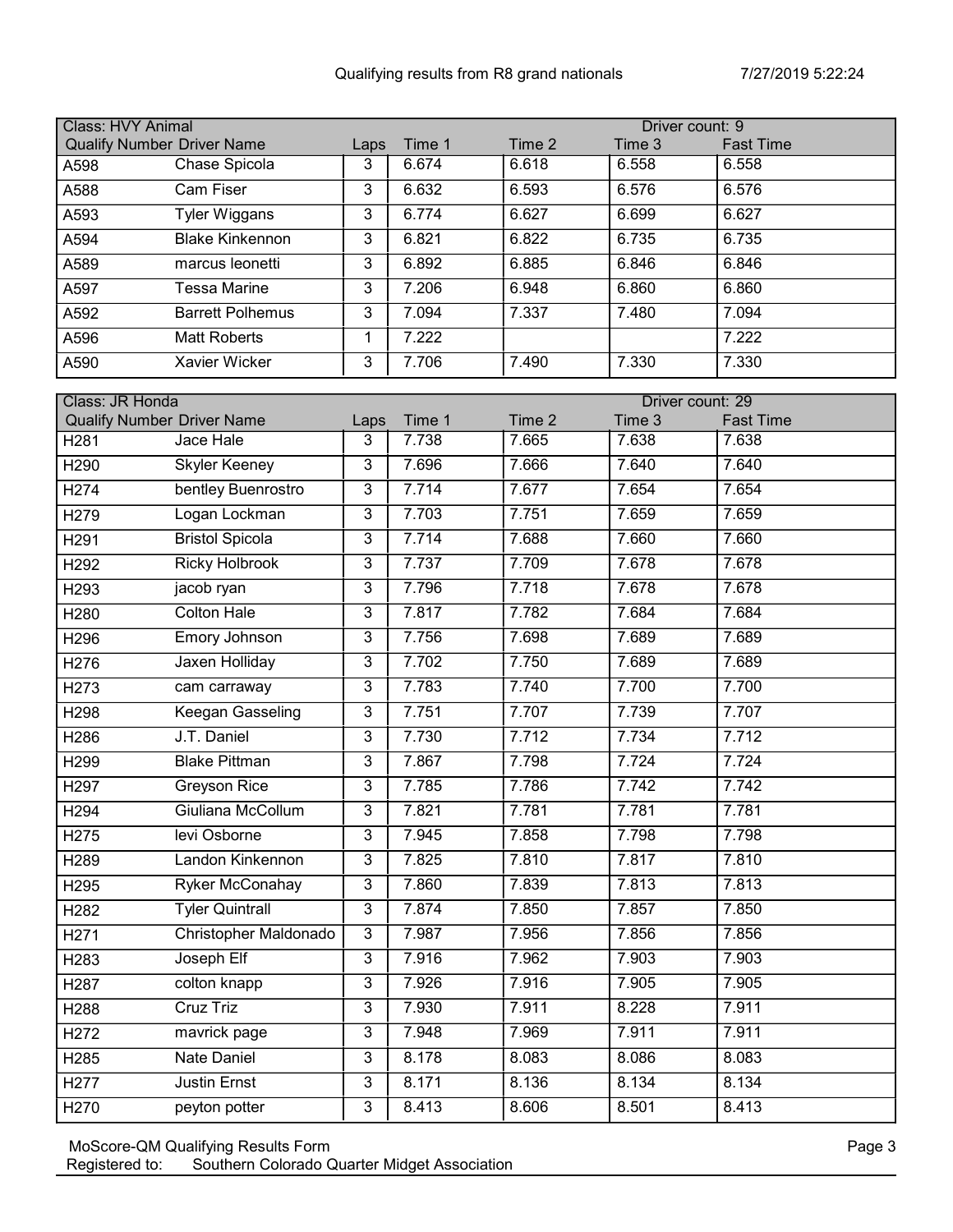$\mathbf{r}$ 

 $\mathbf{r}$ 

| H278             | George Jr Maldonado               | 3            | 8.006  | 8.010  | 7.945            | 7.945            | Disqualified |
|------------------|-----------------------------------|--------------|--------|--------|------------------|------------------|--------------|
| Class: SR Honda  |                                   |              |        |        | Driver count: 24 |                  |              |
|                  | <b>Qualify Number Driver Name</b> | Laps         | Time 1 | Time 2 | Time 3           | <b>Fast Time</b> |              |
| H483             | Jasec Holliday                    | 3            | 7.334  | 7.305  | 7.261            | 7.261            |              |
| H498             | <b>Kaylee Boston</b>              | 3            | 7.288  | 7.264  | 7.268            | 7.264            |              |
| H484             | Huston Wells                      | $\mathbf{3}$ | 7.324  | 7.306  | 7.271            | 7.271            |              |
| H496             | Dominic Carter                    | 3            | 7.333  | 7.310  | 7.271            | 7.271            |              |
| H493             | Dillyn Kellogg                    | 3            | 7.277  | 7.272  | 7.281            | 7.272            |              |
| H492             | Mason Vandeventer                 | $\mathbf{3}$ | 7.285  | 7.284  | 7.291            | 7.284            |              |
| H488             | Casey Wiggans                     | 3            | 7.331  | 7.311  | 7.300            | 7.300            |              |
| H497             | Caleb Johnson                     | 3            | 7.332  | 7.301  | 7.319            | 7.301            |              |
| H499             | Landon Gasseling                  | $\mathbf{3}$ | 7.360  | 7.331  | 7.309            | 7.309            |              |
| H491             | Memarie Ashcraft                  | 3            | 7.343  | 7.361  | 7.314            | 7.314            |              |
| H487             | Ella Simpson                      | 3            | 7.361  | 7.315  | 7.341            | 7.315            |              |
| H485             | Payton Lockman                    | 3            | 7.441  | 7.403  | 7.322            | 7.322            |              |
| H482             | <b>Trevor Housholder</b>          | 3            | 7.506  | 7.413  | 7.388            | 7.388            |              |
| H479             | Ethan Lashley                     | 3            | 7.575  | 7.452  | 7.527            | 7.452            |              |
| H476             | <b>Micah Becker</b>               | 3            | 7.572  | 7.456  | 7.473            | 7.456            |              |
| H477             | <b>Trystan Potter</b>             | 3            | 7.696  | 7.688  | 7.576            | 7.576            |              |
| H478             | Shelby Thieme                     | 3            | 7.664  | 7.642  | 7.585            | 7.585            |              |
| H494             | <b>Hunter Finney</b>              | 3            | 7.720  | 7.595  | 7.598            | 7.595            |              |
| H475             | Cruz Riggin                       | 3            | 7.762  | 7.765  | 7.625            | 7.625            |              |
| H480             | <b>Carter Edwards</b>             | $\mathbf{3}$ | 7.762  | 7.911  | 7.693            | 7.693            |              |
| H481             | David Greene                      | 3            | 7.792  | 7.761  | 7.763            | 7.761            |              |
| H490             | Corbin Rueschenberg               | 3            | 7.201  | 7.191  | 7.183            | 7.183            | Disqualified |
| H489             | Adrian Imperial                   | 3            | 7.380  | 7.368  | 7.376            | 7.368            | Disqualified |
| H486             | wyatt morrison                    |              |        |        |                  |                  | No Show      |
| Class: HVY Honda |                                   |              |        |        | Driver count: 10 |                  |              |
|                  | <b>Qualify Number Driver Name</b> | Laps         | Time 1 | Time 2 | Time 3           | <b>Fast Time</b> |              |
| H692             | marcus leonetti                   | 3            | 7.317  | 7.321  | 7.274            | 7.274            |              |
| H698             | Chase Spicola                     | 3            | 7.436  | 7.399  | 7.341            | 7.341            |              |
| H696             | Matt Roberts                      | 3            | 7.436  | 7.430  | 7.381            | 7.381            |              |
| H691             | <b>Blake Kinkennon</b>            | 3            | 7.433  | 7.423  | 7.392            | 7.392            |              |
| H694             | <b>Barrett Polhemus</b>           | 3            | 7.444  | 7.443  | 7.414            | 7.414            |              |
| H697             | <b>Tessa Marine</b>               | 3            | 7.530  | 7.493  | 7.432            | 7.432            |              |

H690 Ian Myers 3 7.620 7.592 7.601 7.592 H699 madelyn Gjerness [ 3 7.664 7.621 7.666 7.621 H693 evan cundell 3 7.688 7.656 7.672 7.656

H689 A.J. Imperial II 3 7.588 7.544 7.613 7.544 Disqualified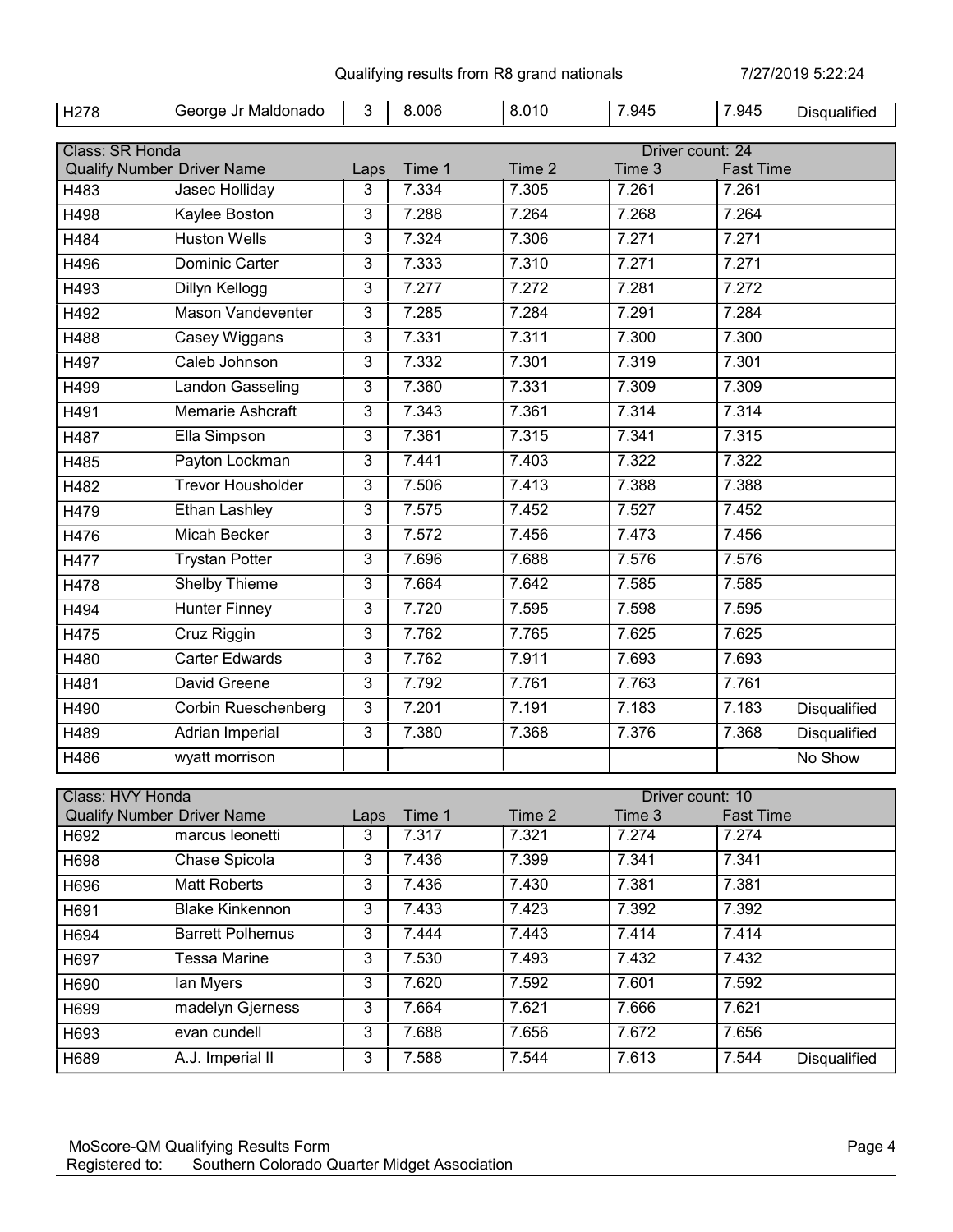| <b>Class: JR Stock</b><br>Driver count: 7 |                 |      |        |        |        |                  |  |
|-------------------------------------------|-----------------|------|--------|--------|--------|------------------|--|
| Qualify Number Driver Name                |                 | Laps | Time 1 | Time 2 | Time 3 | <b>Fast Time</b> |  |
| 198                                       | Emory Johnson   | 3    | 7.181  | 7.149  | 7.107  | 7.107            |  |
| 196                                       | Jace Hale       | 3    | 7.204  | 7.189  | 7.158  | 7.158            |  |
| 199                                       | Greyson Rice    | 3    | 7.232  | 7.161  | 7.215  | 7.161            |  |
| 195                                       | Colton Hale     | 3    | 7.383  | 7.386  | 7.276  | 7.276            |  |
| 197                                       | Ryker McConahay | 3    | 7.577  | 7.605  | 7.515  | 7.515            |  |
| 194                                       | cam carraway    | 3    | 7.578  | 7.583  | 7.540  | 7.540            |  |
| 193                                       | peyton potter   | 3    | 8.365  | 8.209  | 8.138  | 8.138            |  |

| Class: MOD |                            |      |        | Driver count: 5 |        |                  |  |
|------------|----------------------------|------|--------|-----------------|--------|------------------|--|
|            | Qualify Number Driver Name | Laps | Time 1 | Time 2          | Time 3 | <b>Fast Time</b> |  |
| 399        | Kaylee Boston              | 3    | 6.977  | 6.946           | 6.914  | 6.914            |  |
| 393        | xan miller                 |      | 7.096  | 7.082           | 7.100  | 7.082            |  |
| 398        | Skyler Keeney              | د    | 7.485  | 7.300           | 7.236  | 7.236            |  |
| 394        | Colton Hale                |      |        |                 |        | No Time          |  |
| 397        | Corbin Rueschenberg        |      |        |                 |        | No Show          |  |

| Class: LT 160 | Driver count: 27                   |                |        |        |        |                  |  |  |
|---------------|------------------------------------|----------------|--------|--------|--------|------------------|--|--|
|               | <b>Qualify Number Driver Name</b>  | Laps           | Time 1 | Time 2 | Time 3 | <b>Fast Time</b> |  |  |
| G287          | <b>Corbin Rueschenberg</b>         | 3              | 6.930  | 6.857  | 6.842  | 6.842            |  |  |
| G297          | Kaylee Boston                      | 3              | 6.924  | 6.877  | 6.962  | 6.877            |  |  |
| G298          | Cole Esgar                         | 3              | 7.003  | 6.965  | 6.883  | 6.883            |  |  |
| G290          | <b>Skyler Keeney</b>               | 3              | 6.984  | 6.967  | 6.947  | 6.947            |  |  |
| G294          | Dominic Carter                     | 3              | 7.063  | 6.997  | 6.956  | 6.956            |  |  |
| G296          | Caleb Johnson                      | 3              | 7.066  | 7.017  | 6.991  | 6.991            |  |  |
| G278          | <b>Huston Wells</b>                | $\overline{3}$ | 7.093  | 7.012  | 7.070  | 7.012            |  |  |
| G286          | Adrian Imperial                    | 3              | 7.082  | 7.047  | 7.015  | 7.015            |  |  |
| G293          | <b>Kaleb Cox</b>                   | 3              | 7.107  | 7.096  | 7.024  | 7.024            |  |  |
| G272          | Ethan Lashley                      | 3              | 7.112  | 7.083  | 7.028  | 7.028            |  |  |
| G285          | Casey Wiggans                      | 3              | 7.052  | 7.039  | 7.049  | 7.039            |  |  |
| G276          | Jaxen Holliday                     | $\overline{3}$ | 7.087  | 7.056  | 7.047  | 7.047            |  |  |
| G280          | Payton Lockman                     | $\overline{3}$ | 7.123  | 7.093  | 7.049  | 7.049            |  |  |
| G292          | <b>Dillyn Kellogg</b>              | $\overline{3}$ | 7.157  | 7.099  | 7.060  | 7.060            |  |  |
| G282          | Jace Hale                          | 3              | 7.336  | 7.193  | 7.075  | 7.075            |  |  |
| G281          | Gery Lockman jr.                   | 3              | 7.181  | 7.164  | 7.078  | 7.078            |  |  |
| G284          | Jayson Elf                         | 3              | 7.134  | 7.101  | 7.079  | 7.079            |  |  |
| G275          | <b>Trevor Housholder</b>           | $\overline{3}$ | 7.148  | 7.086  | 7.089  | 7.086            |  |  |
| G295          | Ryker McConahay                    | 3              | 7.260  | 7.151  | 7.095  | 7.095            |  |  |
| G299          | Landon Gasseling                   | 3              | 7.231  | 7.149  | 7.107  | 7.107            |  |  |
| G291          | Ethan Larsen                       | 3              | 7.210  | 7.161  | 7.166  | 7.161            |  |  |
| G268          | bentley Buenrostro                 | 3              | 7.375  | 7.179  | 7.170  | 7.170            |  |  |
| G274          | David Greene                       | 3              | 7.245  | 7.216  | 7.177  | 7.177            |  |  |
| G283          | Ella Simpson                       | 3              | 7.225  | 7.247  | 7.220  | 7.220            |  |  |
|               | MoScore-QM Qualifying Results Form |                |        |        |        | Page 5           |  |  |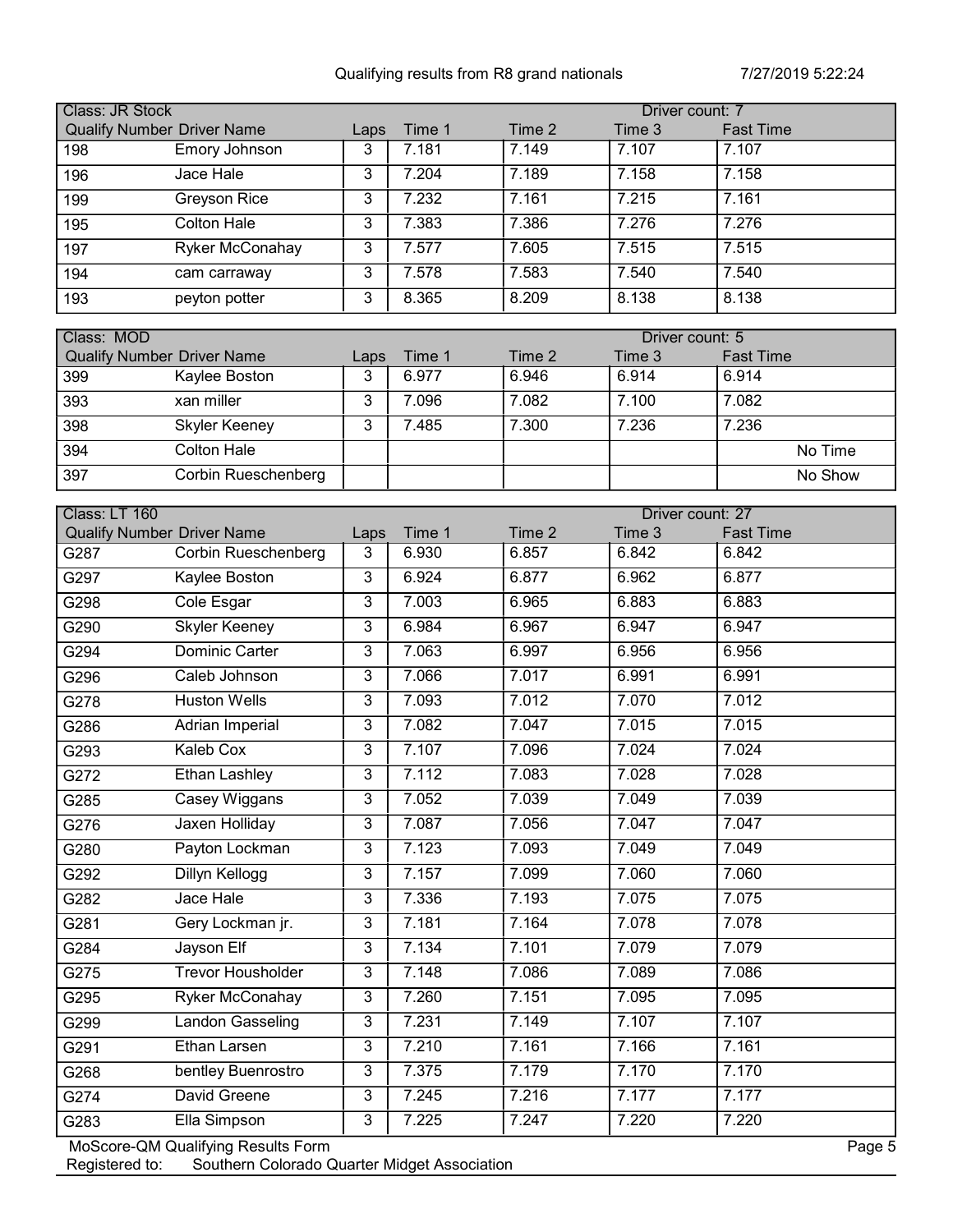| G27 <sup>4</sup> | Shelby Thieme  | .419 | 7.313 | 7.230 | 7.230   |
|------------------|----------------|------|-------|-------|---------|
| G273             | Carter Edwards | .447 | .407  | 7.458 | 7.407   |
| G269             | Cruz Riggin    |      |       |       | No Time |

| Class: HVY 160 |                                   |      |        |        | Driver count: 17 |                  |
|----------------|-----------------------------------|------|--------|--------|------------------|------------------|
|                | <b>Qualify Number Driver Name</b> | Laps | Time 1 | Time 2 | Time 3           | <b>Fast Time</b> |
| G482           | Cam Fiser                         | 3    | 6.992  | 6.928  | 6.898            | 6.898            |
| G493           | Kelsey Edwards                    | 3    | 7.140  | 7.095  | 6.996            | 6.996            |
| G496           | <b>Matt Roberts</b>               | 3    | 7.102  | 7.020  | 7.001            | 7.001            |
| G498           | Chase Spicola                     | 3    | 7.095  | 7.070  | 7.034            | 7.034            |
| G485           | Jasec Holliday                    | 3    | 7.115  | 7.065  | 7.042            | 7.042            |
| G483           | xan miller                        | 3    | 7.079  | 7.069  | 7.048            | 7.048            |
| G494           | A.J. Imperial II                  | 3    | 7.119  | 7.076  | 7.054            | 7.054            |
| G492           | <b>Barrett Polhemus</b>           | 3    | 7.139  | 7.164  | 7.097            | 7.097            |
| G486           | cristian camacho                  | 3    | 7.143  | 7.104  | 7.144            | 7.104            |
| G490           | <b>Blake Kinkennon</b>            | 3    | 7.185  | 7.146  | 7.135            | 7.135            |
| G491           | evan cundell                      | 3    | 7.248  | 7.267  | 7.137            | 7.137            |
| G488           | lan Myers                         | 3    | 7.302  | 7.230  | 7.188            | 7.188            |
| G499           | madelyn Gjerness                  | 3    | 7.299  | 7.305  | 7.238            | 7.238            |
| G484           | Kayla Cravotta                    | 3    | 7.345  | 7.349  | 7.285            | 7.285            |
| G489           | Dayton Liscum                     | 3    | 7.415  | 7.337  | 7.298            | 7.298            |
| G487           | Xavier Wicker                     | 3    | 7.534  | 7.497  | 7.449            | 7.449            |
| G497           | <b>Tessa Marine</b>               | 3    | 7.595  | 7.551  | 7.497            | 7.497            |

| Class: B                          |                       |      |        | Driver count: 6 |        |                              |  |
|-----------------------------------|-----------------------|------|--------|-----------------|--------|------------------------------|--|
| <b>Qualify Number Driver Name</b> |                       | Laps | Time 1 | Time 2          | Time 3 | <b>Fast Time</b>             |  |
| 499                               | Kaylee Boston         | 3    | 6.873  | 7.089           | 6.911  | 6.873                        |  |
| 498                               | madelyn Gjerness      | 3    | 6.929  | 6.936           | 6.951  | 6.929                        |  |
| 497                               | Jayson Elf            | 3    | 7.210  | 7.099           | 6.992  | 6.992                        |  |
| 496                               | <b>Destry Miller</b>  | 3    | 7.475  | 7.321           | 7.412  | 7.321                        |  |
| 495                               | Ethan Lashley         | 3    | 7.478  | 7.404           | 7.355  | 7.355                        |  |
| 494                               | corbin 2 Rueschenberg | 3    | 9.176  | 9.401           | 9.001  | 9.001<br><b>Disqualified</b> |  |

| Class: LT World                   |                       |      | Driver count: 12 |        |        |                  |
|-----------------------------------|-----------------------|------|------------------|--------|--------|------------------|
| <b>Qualify Number Driver Name</b> |                       | Laps | Time 1           | Time 2 | Time 3 | <b>Fast Time</b> |
| W199                              | Cole Esgar            | 3    | 6.563            | 6.525  | 6.514  | 6.514            |
| W196                              | Dominic Carter        | 3    | 6.675            | 6.598  | 6.565  | 6.565            |
| W197                              | Caleb Johnson         | 3    | 6.682            | 6.639  | 6.568  | 6.568            |
| W186                              | corbin 2 Rueschenberg | 3    | 6.696            | 6.637  | 6.601  | 6.601            |
| W195                              | Ethan Larsen          | 3    | 6.787            | 6.727  | 6.612  | 6.612            |
| W187                              | Destry Miller         | 3    | 6.780            | 6.710  | 6.732  | 6.710            |
| W191                              | Jasec Holliday        | 3    | 6.896            | 6.799  | 6.737  | 6.737            |
| W193                              | Gery Lockman jr.      | 3    | 6.872            | 6.874  | 6.741  | 6.741            |
| W189                              | Jayson Elf            | 3    | 6.939            | 6.873  | 6.805  | 6.805            |

MoScore-QM Qualifying Results Form Page 6